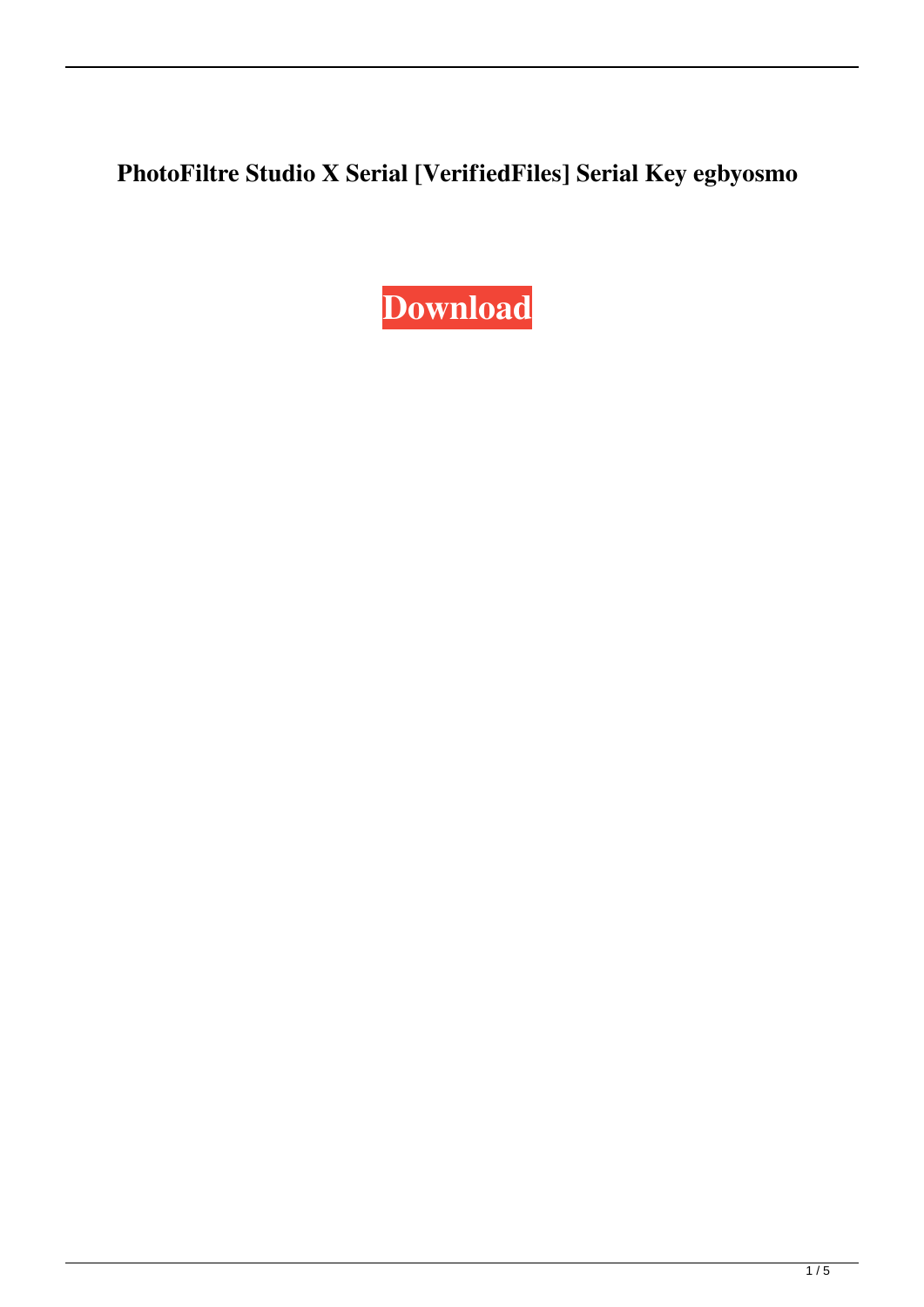Photoshop (add-ins): The Adobe Creative Suite contains a variety of tools, including Photoshop, for image manipulation. Photoshop's application is a tool for creating digital images. Photoshop does not require any plugins to install, and a default installation should be sufficient to create digital images. It is a full-featured, complex piece of software. Photoshop support multiple file types, including TIFF, GIF, JPEG, JPEG 2000, PNG, and PDF. Photoshop can also convert from one file type to another. Some files may require a specific file type before they can be opened. Photoshop has a variety of filters for altering colors, brightness, contrast, and saturation. An important difference between Photoshop and other software is that Photoshop is a non-linear tool. Photoshop makes use of layers to layer and work on multiple files in the same session. Layers allow the same image to have different adjustments, without requiring a user to save the image multiple times. Photoshop can also be used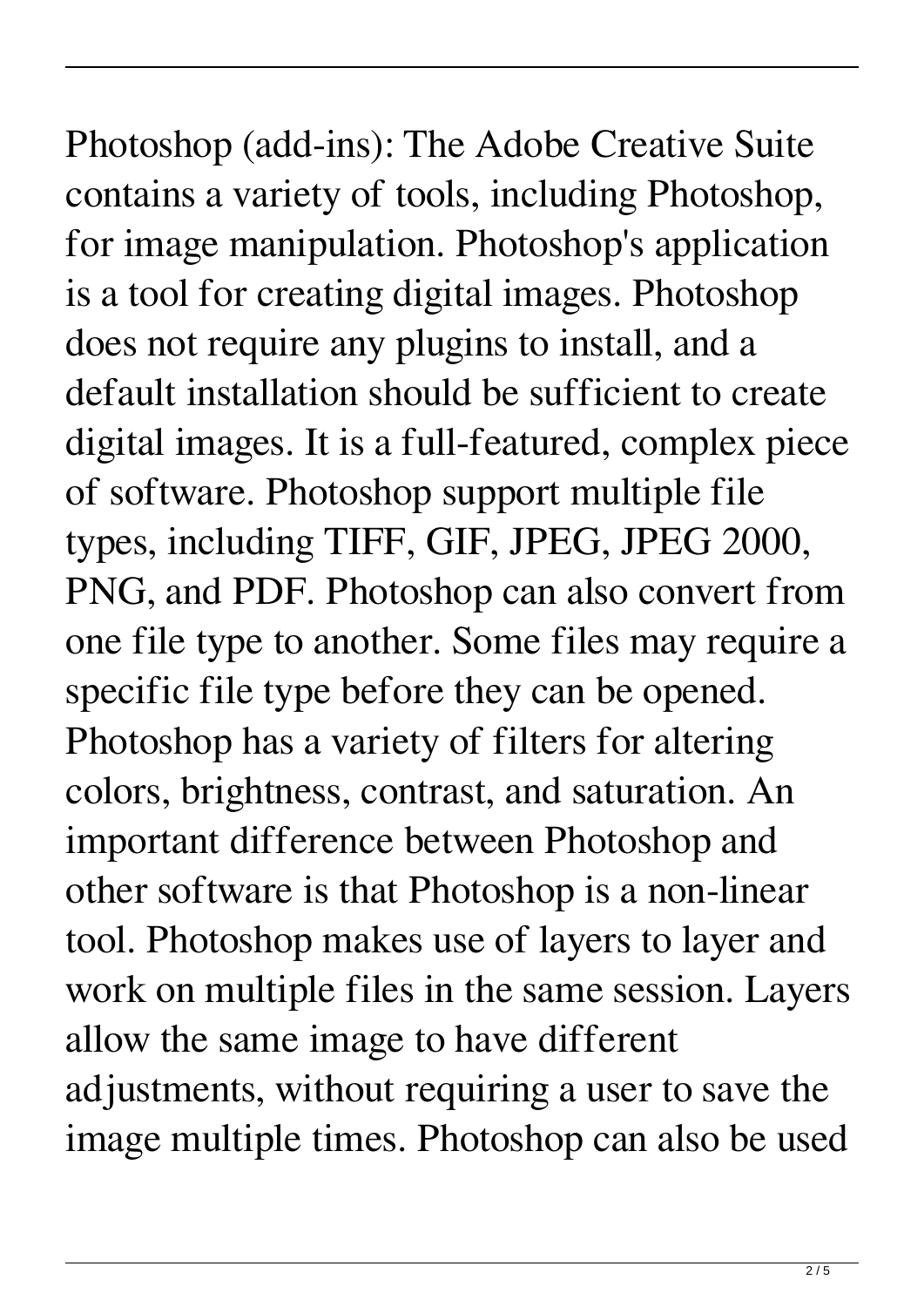## to make printed designs. This kind of work is called layout, printing, and imposition. This process creates a printed layout of a digital image and creates a PDF file that can be printed. Selecting a tool: Selecting a tool includes choosing the appropriate plug-in for the task.

Photoshop has several applications and plug-ins, or tools, available for each of the different image types. Image-editing tools can be used to improve clarity, clean-up work, or change or adjust images. Many of the tools are specific to one type of image file or another. Photoshop has a number of predefined plug-ins that enable it to alter a specific file type. Some file types are better suited to be opened with a specific tool or plug-in. Image and color adjustments: Photoshop includes a number of tools for adjusting images.

Photoshop includes several adjustment layers that enable layers to be stacked on top of one another. Individual layers can be adjusted with the tools. These adjustments can be made in sequence. The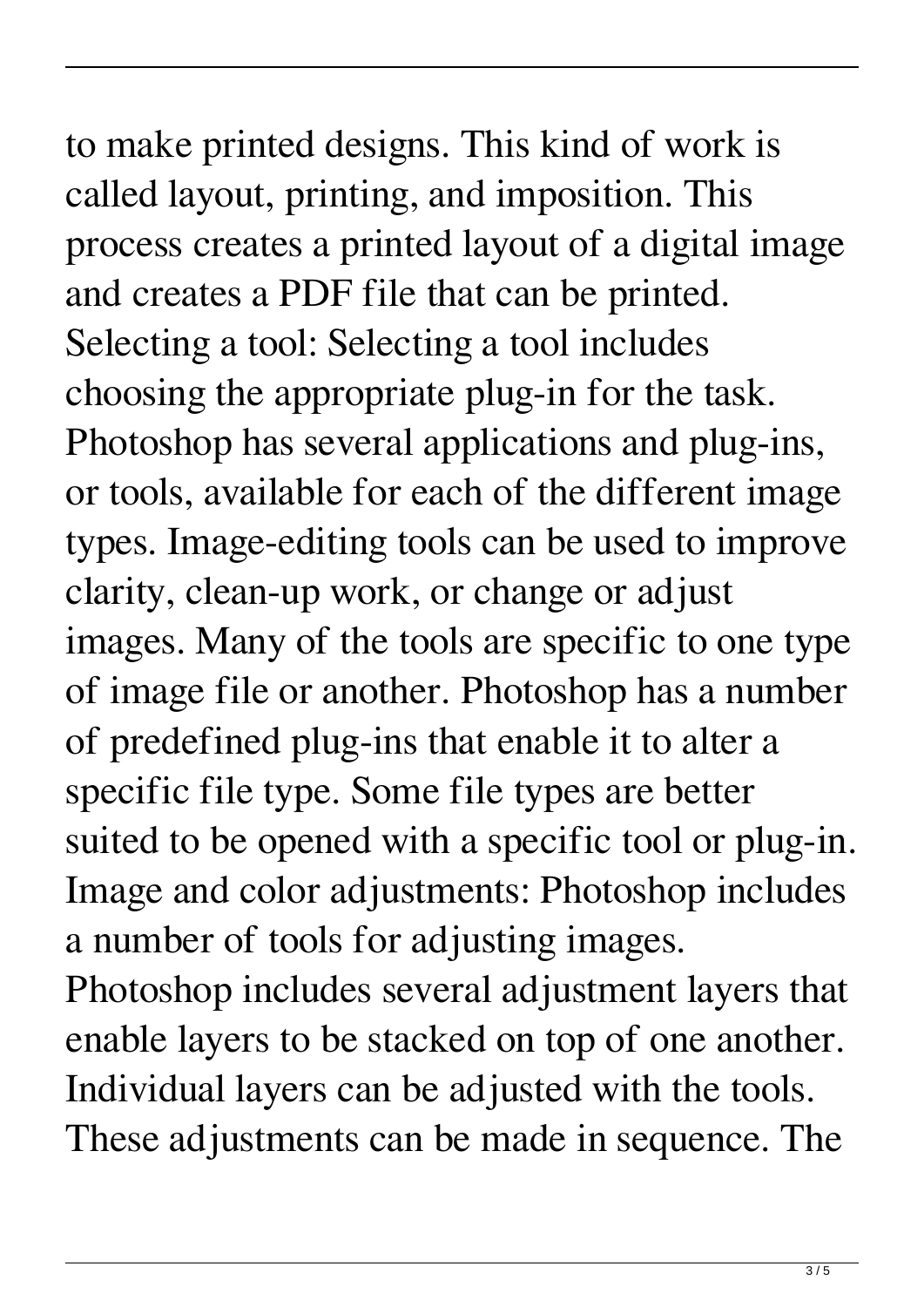## most common type of adjustment includes color adjustment tools that allow the color in an image to be changed. Color adjustment tools include the Hue/Saturation and Color controls. Other adjustments include: brightness, contrast, and shadow/highlight. The Photoshop tool for brightness is the Curves tool. The Photoshop tool for contrast is the Levels tool. The Photoshop tool for shadow/highlight is the Shadow/Highlight tool. Enhancements: